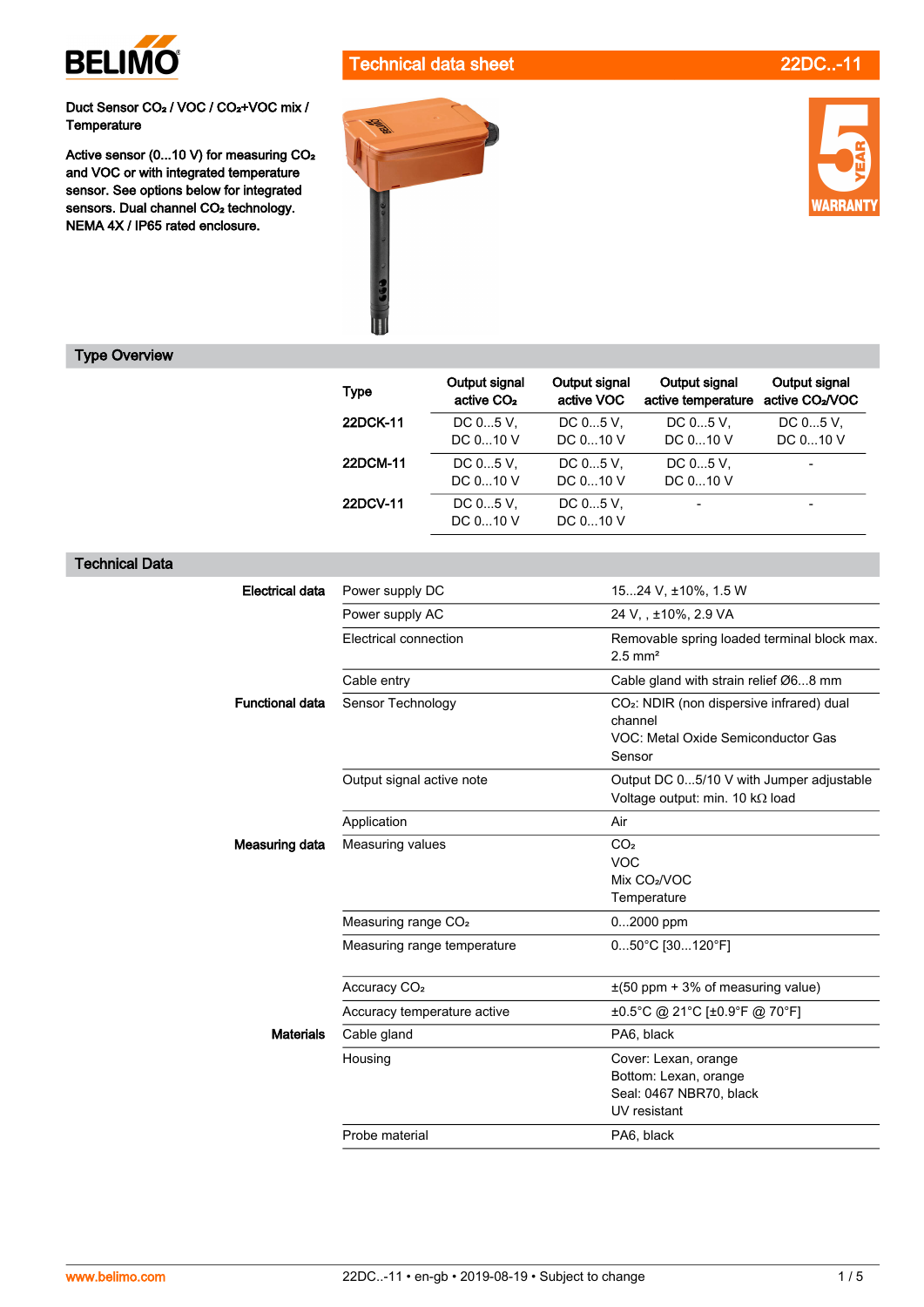

Technical data sheet 22DC..-11

| Safety data | Ambient humidity             | Max. 95% r.H., non-condensing                              |
|-------------|------------------------------|------------------------------------------------------------|
|             | Medium humidity              | Max. 95% r.H., non-condensing                              |
|             | Ambient temperature          | $050^{\circ}$ C [30120 $^{\circ}$ F]                       |
|             | Fluid temperature            | 050°C [30120°F]                                            |
|             | Operating condition air flow | min. $0.3$ m/s<br>max. 12 m/s                              |
|             | Protection class IEC/EN      | III Safety Extra-Low Voltage (SELV)                        |
|             | Protection class UL          | UL Class 2 Supply                                          |
|             | <b>EU Conformity</b>         | CE Marking                                                 |
|             | Certification IEC/EN         | IEC/EN 60730-1                                             |
|             | Certification UL             | cULus acc. to UL60730-1A/-2-9, CAN/CSA<br>E60730-1:02/-2-9 |
|             | Degree of protection IEC/EN  | IP65                                                       |
|             | <b>Quality Standard</b>      | <b>ISO 9001</b>                                            |
|             |                              |                                                            |

## Safety notes



This device has been designed for use in stationary heating, ventilation and air-conditioning systems and must not be used outside the specified field of application. Unauthorised modifications are prohibited. The product must not be used in relation with any equipment that in case of a failure may threaten humans, animals or assets.

Ensure all power is disconnected before installing. Do not connect to live/operating equipment.

Only authorised specialists may carry out installation. All applicable legal or institutional installation regulations must be complied during installation.

The device contains electrical and electronic components and must not be disposed of as household refuse. All locally valid regulations and requirements must be observed.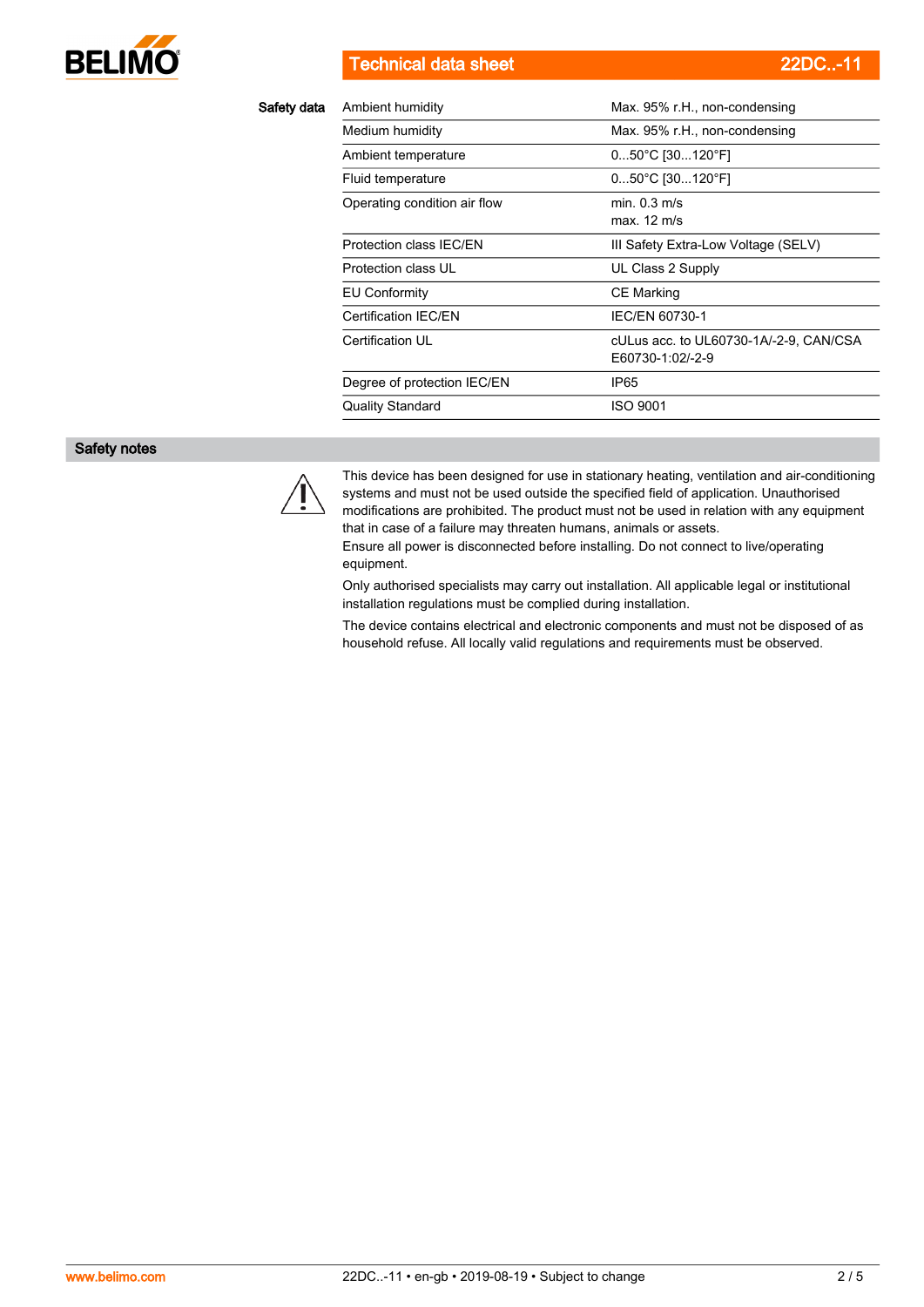

Technical data sheet 22DC..-11

| Remarks                                                                   |                                                                                                                                                                                                                                                                                                                                                                                                                                                                                                                                                                                                                                                                                                                                                                                                                                                                                                                                                                                                                                                                                                                               |                          |  |  |  |
|---------------------------------------------------------------------------|-------------------------------------------------------------------------------------------------------------------------------------------------------------------------------------------------------------------------------------------------------------------------------------------------------------------------------------------------------------------------------------------------------------------------------------------------------------------------------------------------------------------------------------------------------------------------------------------------------------------------------------------------------------------------------------------------------------------------------------------------------------------------------------------------------------------------------------------------------------------------------------------------------------------------------------------------------------------------------------------------------------------------------------------------------------------------------------------------------------------------------|--------------------------|--|--|--|
| General remarks concerning sensors                                        | Sensing devices with a transducer should always be operated in the middle of the<br>measuring range to avoid deviations at the measuring end points. The ambient temperature<br>of transducer electronics should be kept constant. The transducers must be operated at a<br>constant supply voltage (±0.2 V). When switching the supply voltage on/off, onsite power<br>surges must be avoided.                                                                                                                                                                                                                                                                                                                                                                                                                                                                                                                                                                                                                                                                                                                               |                          |  |  |  |
| <b>Build-up of Self-Heating by Electrical</b><br><b>Dissipative Power</b> | Temperature sensors with electronic components always have a dissipative power which<br>affects the temperature measurement of the ambient air. The dissipation in active<br>temperature sensors shows a linear increase with rising operating voltage. The dissipative<br>power should be taken into account when measuring temperature. In case of a fixed<br>operating voltage (±0.2 V) this is normally done by adding or reducing a constant offset<br>value. As Belimo transducers work with a variable operating voltage, only one operating<br>voltage can be taken into consideration, for reasons of production engineering. Transducers<br>010 V / 420 mA have a standard setting at an operating voltage of DC 24 V. That<br>means, that at this voltage, the expected measuring error of the output signal will be the<br>least. For other operating voltages, the offset error will be increased by a changing power<br>loss of the sensor electronics. If a re-calibration should become necessary later directly on<br>the sensor, this can be done by means of a trimming potentiometer on the sensor board. |                          |  |  |  |
| Information Self-Calibration Feature CO <sub>2</sub>                      | All $CO2$ sensors are subject to drift caused by the aging process of the components,<br>resulting in regular re-calibration or replacement of units. However, the dual channel<br>technology integrates automatic self-calibration technology vs. common used ABC-Logic<br>sensors. Dual channel self-calibration technology is ideally suited for applications operating<br>24/7 hours such as those in hosiptals or other commerical applications. Manual calibration<br>is not required.                                                                                                                                                                                                                                                                                                                                                                                                                                                                                                                                                                                                                                  |                          |  |  |  |
| <b>Application Notice for Air Quality Sensors</b><br><b>VOC</b>           | Mixed gas sensors detect gases and vapours consisting of carbohydrates, or more<br>generally gases that can be oxidised (burnt): Odours, perfume, cleaning fluid scent, tobacco<br>smoke, new materials fumigations (furniture, carpets, paint, glue ).<br>Unlike CO <sub>2</sub> , which humans can not sense, the amount of odours (VOC) indicates the level<br>of air quality.                                                                                                                                                                                                                                                                                                                                                                                                                                                                                                                                                                                                                                                                                                                                             |                          |  |  |  |
|                                                                           | Similar to a catalyst converter the VOC sensor will deteriorate over time, which will affect<br>the sensitivity. This VOC sensor automatically compensates the decrease in sensitivity by<br>dynamic auto-calibration.<br>The reference level of air quality is derived from the ambient conditions over a 72h period.<br>The lowest reading within this 72h time period will be used as reference level, representing<br>the "clean and fresh air level".                                                                                                                                                                                                                                                                                                                                                                                                                                                                                                                                                                                                                                                                    |                          |  |  |  |
|                                                                           | Refrain from touching the sensor's element sensitive surface. Touching the sensitive<br>surface element will void warranty.                                                                                                                                                                                                                                                                                                                                                                                                                                                                                                                                                                                                                                                                                                                                                                                                                                                                                                                                                                                                   |                          |  |  |  |
| Information about Calibration VOC                                         | Similar to a catalyst converter the VOC sensor will deteriorate over time, which will affect<br>the sensitivity. This VOC sensor automatically compensates the decrease in sensitivity by<br>dynamic auto-calibration.<br>The reference level of air quality is derived from the ambient conditions over a 72h period.<br>The lowest reading within this 72h time period will be used as reference level, representing<br>the "clean and fresh air level".                                                                                                                                                                                                                                                                                                                                                                                                                                                                                                                                                                                                                                                                    |                          |  |  |  |
| Scope of delivery                                                         |                                                                                                                                                                                                                                                                                                                                                                                                                                                                                                                                                                                                                                                                                                                                                                                                                                                                                                                                                                                                                                                                                                                               |                          |  |  |  |
| Scope of delivery                                                         | <b>Description</b>                                                                                                                                                                                                                                                                                                                                                                                                                                                                                                                                                                                                                                                                                                                                                                                                                                                                                                                                                                                                                                                                                                            | <b>Type</b>              |  |  |  |
|                                                                           | Mounting flange for duct sensor 19.5 mm, Plastic                                                                                                                                                                                                                                                                                                                                                                                                                                                                                                                                                                                                                                                                                                                                                                                                                                                                                                                                                                                                                                                                              | A-22D-A35                |  |  |  |
| Accessories                                                               |                                                                                                                                                                                                                                                                                                                                                                                                                                                                                                                                                                                                                                                                                                                                                                                                                                                                                                                                                                                                                                                                                                                               |                          |  |  |  |
| <b>Optional accessories</b>                                               | <b>Description</b>                                                                                                                                                                                                                                                                                                                                                                                                                                                                                                                                                                                                                                                                                                                                                                                                                                                                                                                                                                                                                                                                                                            | <b>Type</b>              |  |  |  |
|                                                                           | Replacement filter, wire mesh, Stainless steel<br>Connection adapter, M20, for cable 1 x 6 mm, Multipack 10 pcs.                                                                                                                                                                                                                                                                                                                                                                                                                                                                                                                                                                                                                                                                                                                                                                                                                                                                                                                                                                                                              | A-22D-A06<br>A-22G-A01.1 |  |  |  |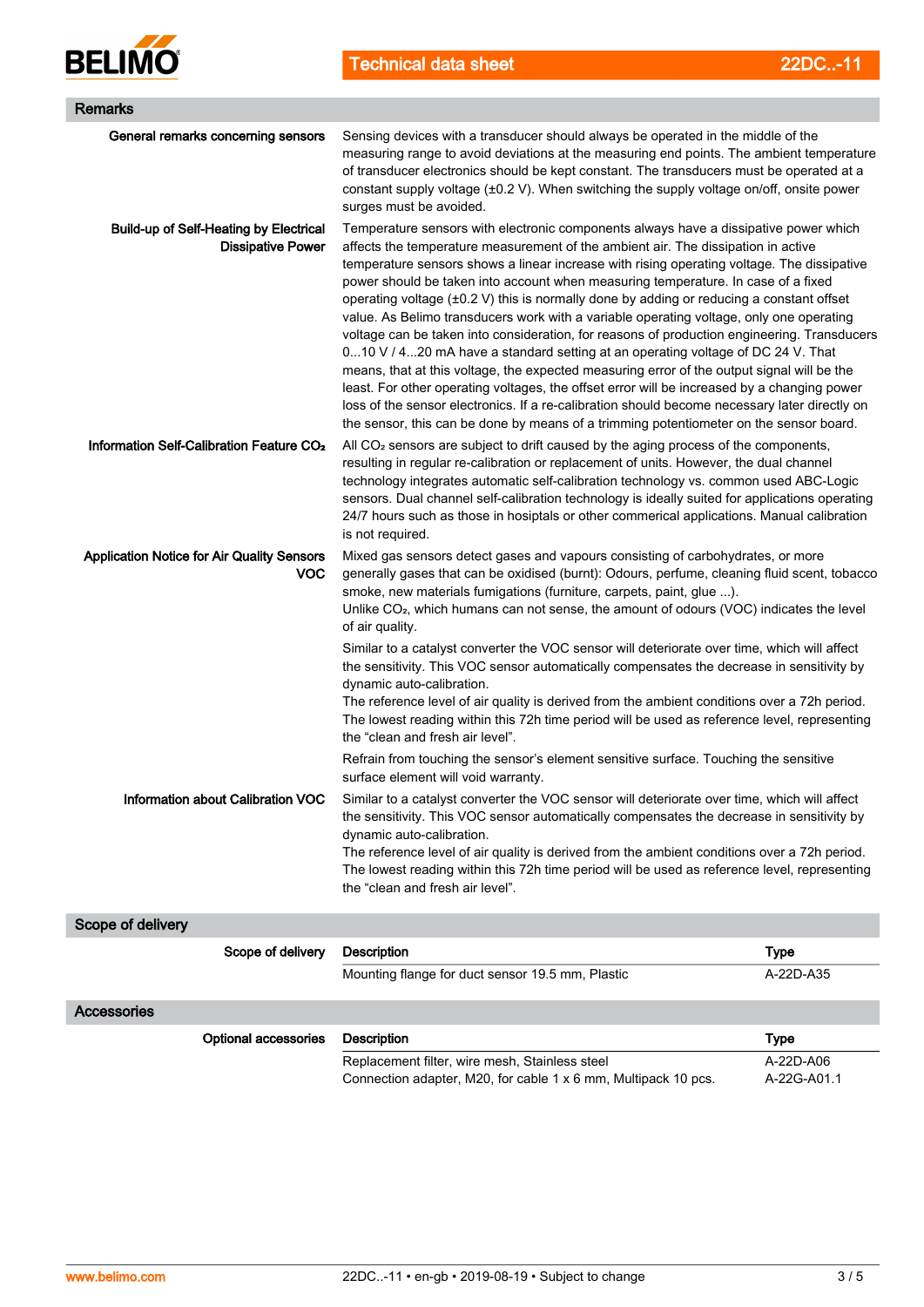



Wiring diagram



① Status LED